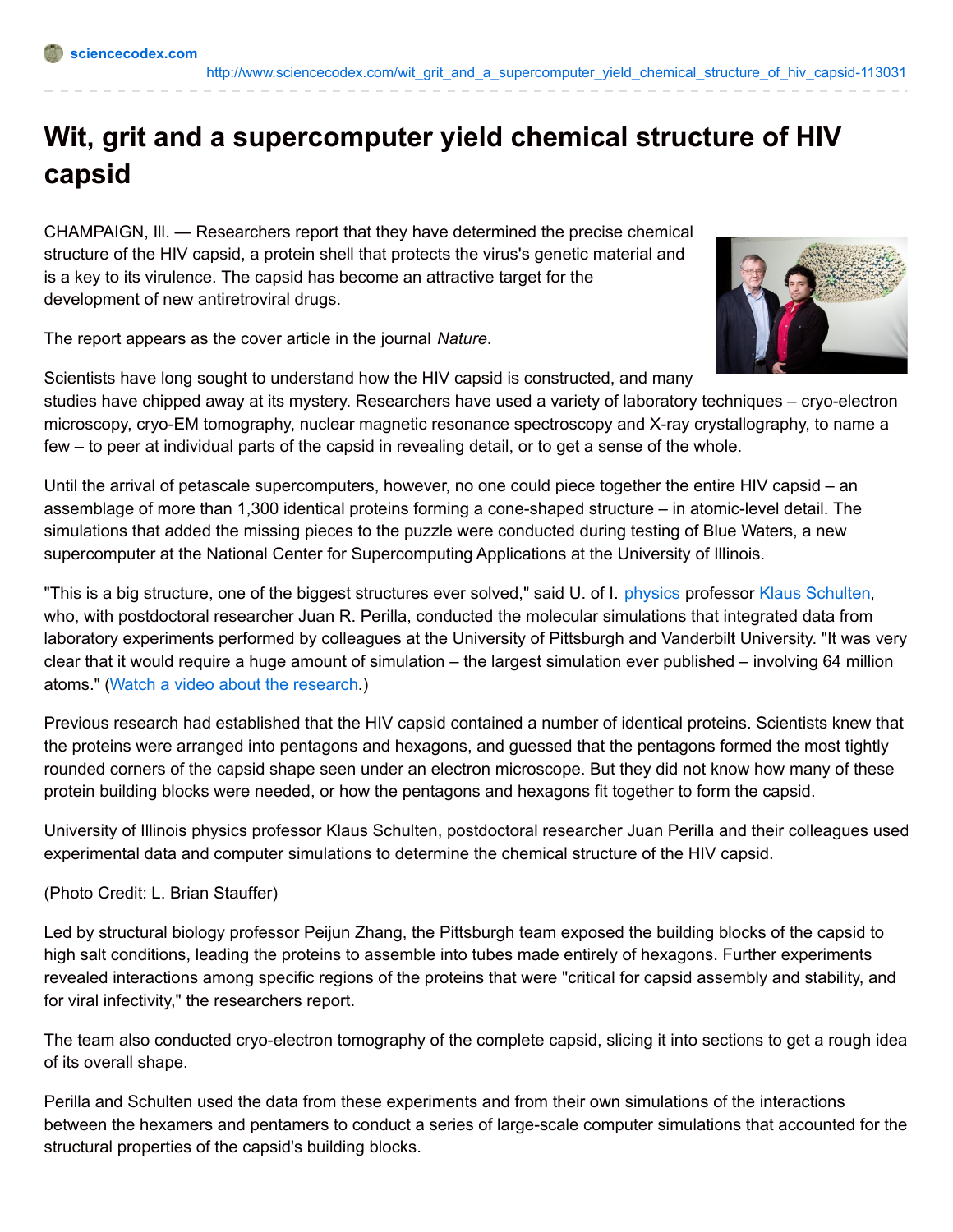"The work of matching the overall capsid, made of 64 million atoms, to the diverse experimental data can only be

done through computer simulation using a methodology we have developed called molecular dynamic flexible fitting," Schulten said. "You basically simulate the physical characteristics and behavior of large biological molecules but you also incorporate the data into the simulation so that the model actually drives itself toward agreement with the data."

The simulations revealed that the HIV capsid contained 216 protein hexagons and 12 protein pentagons arranged just as the experimental data had indicated. The proteins that composed these pentagons and hexagons were all identical, and yet the angles of attachment between them varied from one region of the capsid to another.



"That is really the mystery of it," Schulten said. "How can a single type of protein form something as varied as this thing? The protein has to be inherently flexible."

The pentagons "induced acute surface curvature," the researchers reported, allowing the capsid to be a closed structure that would not have been possible if the capsid were composed only of hexagons.

Possessing a chemically detailed structure of the HIV capsid will allow researchers to further investigate how it functions, with implications for pharmacological interventions to disrupt that function, Schulten said.

"The HIV capsid has actually two completely opposite properties," he said. "It has to protect the genetic material but once it gets into the cell it has to release the genetic material. That has to happen with really good timing – too quick is not good, too slow is not good. And this is a moment when you can throw a wrench into the system."

Some of the most potent antiviral drugs target the viral capsid, Schulten said.

"The timing of the opening of the capsid is essential for the degree of virulence of the virus," he said. "This is where we could perhaps best interfere with HIV infection."

The researchers used the supercomputer Blue Waters to determine the complete HIV capsid structure, a simulation that accounted for the interactions of 64 million atoms.

(Photo Credit: Klaus Schulten/Juan Perilla)

Source: University of Illinois at [Urbana-Champaign](http://www.uiuc.edu/)